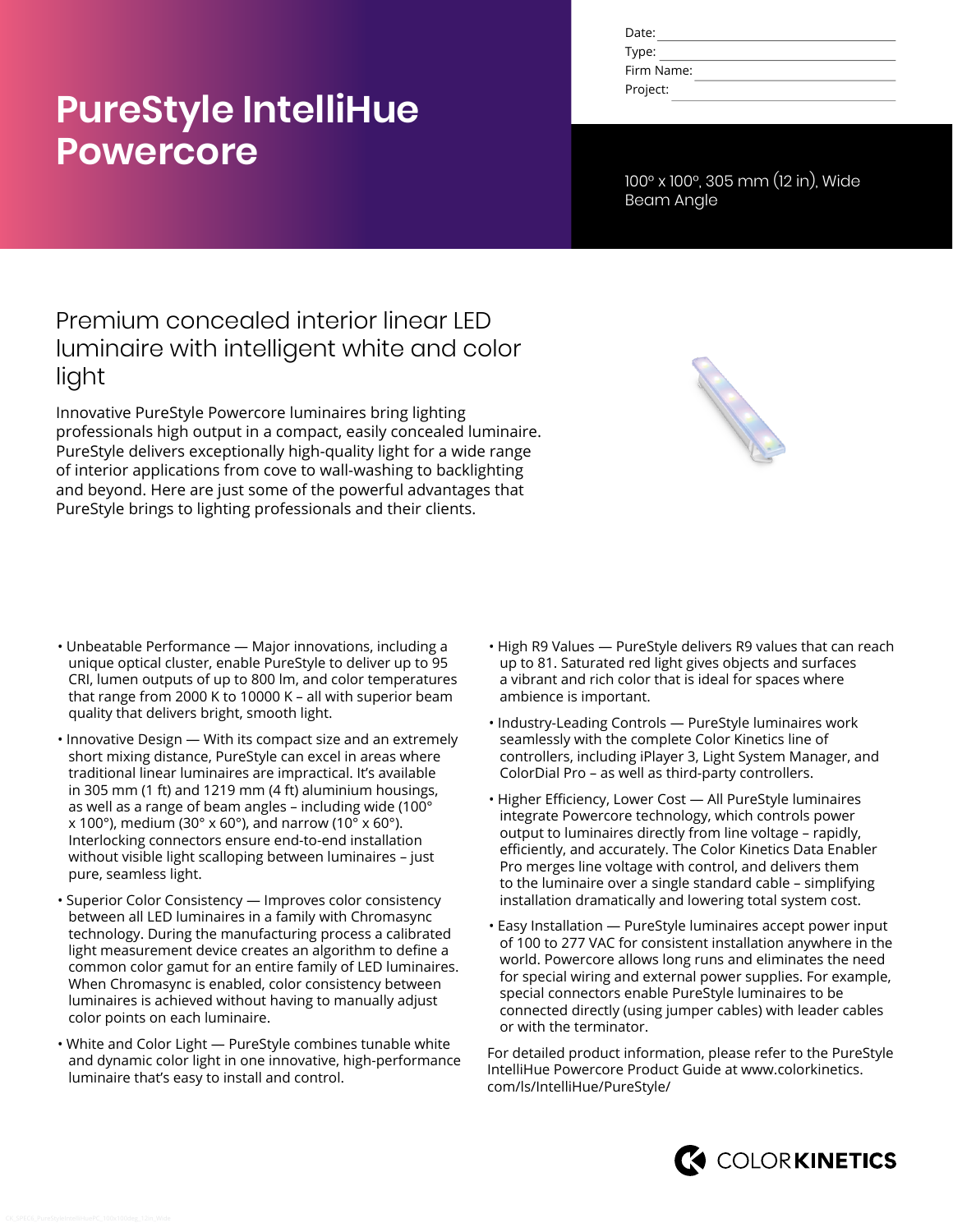# Specifications

Due to continuous improvements and innovations, specifications may change without notice.

#### **Output**

| Beam Angle                 | $100^\circ \times 100^\circ$ |
|----------------------------|------------------------------|
| Lumens 2700 K <sup>t</sup> | 715                          |
| Lumens 4000 K*             | 661                          |
| Efficacy (lm/W) 2700 K     | 55                           |
| Efficacy (lm/W) 4000 K     | 55                           |
| <b>CRI 2700 K</b>          | 92.9                         |
| <b>CRI 4000 K</b>          | 93.8                         |
| CRI R9 2700 K              | 84.2                         |
| CRI R9 4000 K              | 70                           |

### **Electrical**

| Input Voltage                          | 100 to 277 VAC, auto-ranging, 50/60 Hz   |
|----------------------------------------|------------------------------------------|
| Power Consumption                      | 13 W                                     |
| (Maximum at full output, steady state) |                                          |
| Power Factor                           | 0.9 @ 100 to 240 VAC<br>$0.85$ @ 277 VAC |
|                                        |                                          |

*For Surge Protection Requirements for LED Lighting Systems, please refer to www.colorkinetics.com/KB/surge-protection.*

### **Control**

| Interface             | Data Enabler Pro (DMX or Ethernet) |
|-----------------------|------------------------------------|
| <b>Control System</b> |                                    |

Color Kinetics full range of controllers, including Light System Manager, Video System Manager Pro, iPlayer 3, Antumbra iColor Keypad, and ColorDial Pro, or third-party controllers

| Remote Monitoring & Management | ActiveSite Ready, works with |
|--------------------------------|------------------------------|
|                                | Interact Landmark            |

### **Lumen Maintenance**

| Threshold <sup>§</sup> | Ambient<br>Temperature | Reported | Calculated |  |  |  |  |
|------------------------|------------------------|----------|------------|--|--|--|--|
| $L_{90}$               | 25 °C                  | 13,000   | 13,000     |  |  |  |  |
|                        | 50 $^{\circ}$ C        | 13,000   | 13,000     |  |  |  |  |
| $L_{80}$               | 25 °C                  | 28,600   | 28,600     |  |  |  |  |
|                        | 50 $^{\circ}$ C        | 28,600   | 28,600     |  |  |  |  |
| $L_{70}$               | 25 °C                  | 46,100   | 46,100     |  |  |  |  |
|                        | 50 $^{\circ}$ C        | 46,100   | 46,100     |  |  |  |  |
| $L_{50}$               | 25 °C                  | > 54,000 | 90,300     |  |  |  |  |
|                        | 50 °C                  | > 54.000 | 90,300     |  |  |  |  |

### **Physical**

| Dimensions                | 50 x 298.8 x 40 mm (1.97 x 11.75 x 1.57 in)                 |
|---------------------------|-------------------------------------------------------------|
| (Height x Width x Depth)  |                                                             |
| Weight                    | $0.5$ kg $(1.1$ lb)                                         |
| <b>Housing Material</b>   | Extruded anodized aluminium, white powder-<br>coated finish |
| Lens                      | Polycarbonate                                               |
| Luminaire Connections     | Integral male/female connectors                             |
| <b>Temperature Ranges</b> |                                                             |

**Temperature Ranges**

| Humidity                                                                    | 0 to 95%, non-condensing |
|-----------------------------------------------------------------------------|--------------------------|
| -20 to 50 °C (-4 to 122 °F) Startup<br>-40 to 80 °C (-40 to 176 °F) Storage |                          |
| -20 to 50 °C (-4 to 122 °F) Operating                                       |                          |

#### **Luminaire Run Lengths**

To calculate luminaire run lengths and total power consumption for your specific installation, download the Configuration Calculator from www.colorkinetics.com/support/install\_tool/

### **Certification and Safety**

| Approbation | UL/cUL, FCC Class B, CE, PSE, CQC, RCM |
|-------------|----------------------------------------|
| Environment | Dry/Damp Location, IP20                |



\* Correlated color temperature (CCT) complies with ANSI C78.377-2008 for the chromaticity of solid state lighting products.

† Lumen measurement complies with IES LM-79-08 testing procedures.

§ Lxx = 50% lumen maintenance (when light output drops below 50% of initial output). All values are given at B10, or the median value where 90% of the LED population is better than the reported or calculated lumen maintenance measurement.

¶ Lumen maintenance figures are based on lifetime prediction graphs supplied by LED source manufacturers. Whenever possible, figures use measurements that comply with IES LM-80-08 testing procedures. In accordance with TM-21-11, Reported values represent the interpolated value based on six times the LM-80-08 total test duration (in hours). Calculated values represent time durations that exceed six times the total test duration.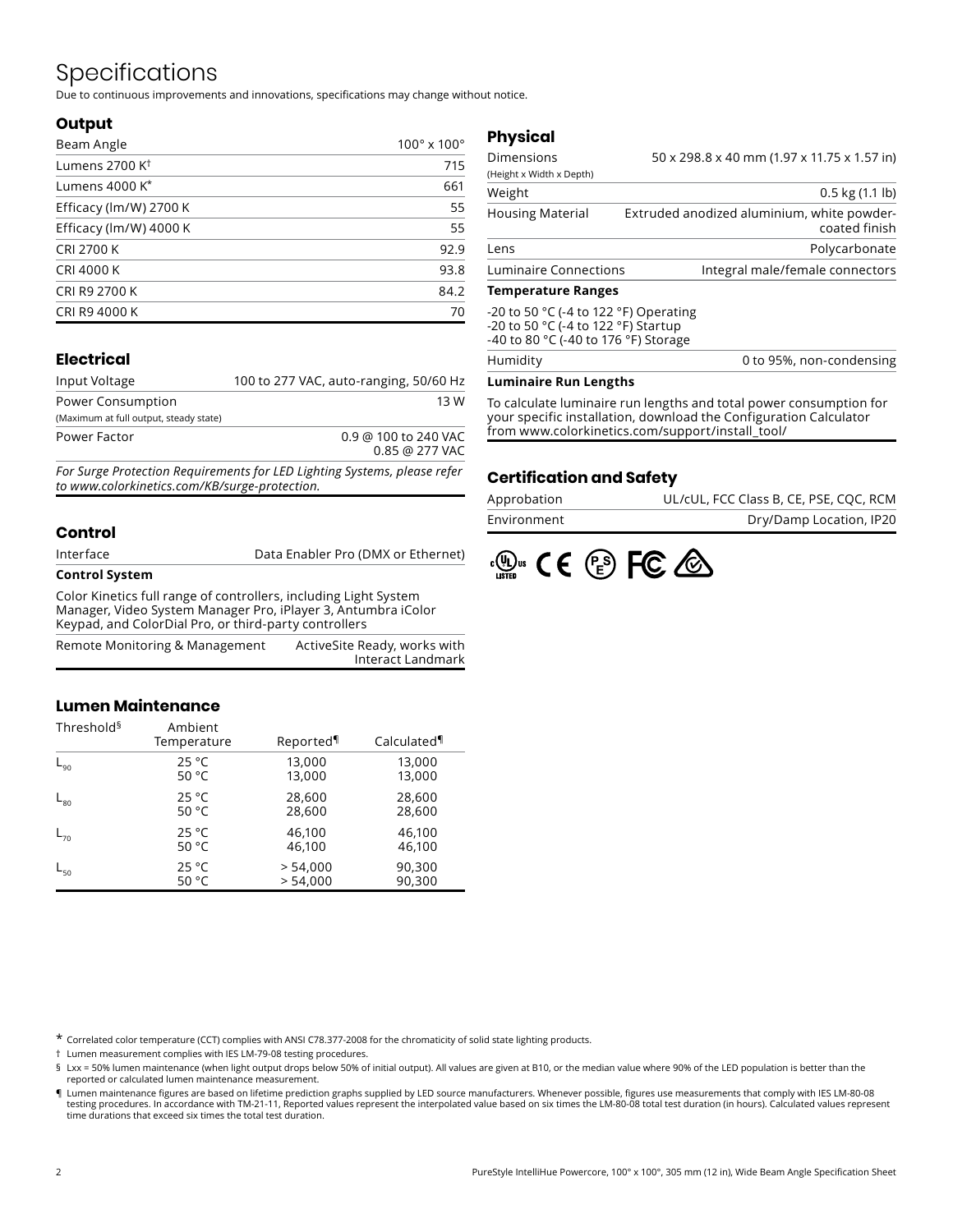# Dimensions



### Photometrics, 2700 K, 100° x 100°, 305 mm (12 in)

Photometric data is based on test results from an independent NIST traceable testing lab. IES data is available at [www.colorkinetics.com/support/ies.](http://www.colorkinetics.com/support/ies)



0-180 709.8 100.0%

|                | <b>Illuminance at Distance</b> |                   |
|----------------|--------------------------------|-------------------|
| Center Beam fc |                                | <b>Beam Width</b> |
|                |                                |                   |



**Coefficients of Utilization - Zonal Cavity Method**

|                 |                             |    |                                    |    |                                    |                      |    | Effective Floor Cavity Reflectance: 20% |    |                      |                      |          |                             |          |
|-----------------|-----------------------------|----|------------------------------------|----|------------------------------------|----------------------|----|-----------------------------------------|----|----------------------|----------------------|----------|-----------------------------|----------|
| RCC %:          |                             | 80 |                                    | 70 |                                    |                      | 50 |                                         | 30 |                      |                      | 10       |                             | $\Omega$ |
| RW %:70 50 30 0 |                             |    |                                    |    |                                    |                      |    | 70 50 30 0 50 30 20 50 30 20            |    |                      |                      | 50 30 20 |                             | $\Omega$ |
| RCR:            |                             |    |                                    |    |                                    |                      |    |                                         |    |                      |                      |          |                             |          |
| $\Omega$        | 1.19 1.19 1.19 1.19         |    |                                    |    | 1.16 1.16 1.16 0.98 1.10 1.10 1.10 |                      |    |                                         |    | 1.05 1.05 1.05       |                      |          | 1.00 1.00 1.00 0.98         |          |
| 1               | 1.09 1.05 1.01 0.97         |    | 1.06 1.02 0.99 0.84                |    |                                    | 0.98 0.95 0.92       |    |                                         |    | 0.93 0.91 0.89       | 0.89 0.88 0.86       |          |                             | 0.84     |
| $\mathcal{P}$   | 1.00 0.92 0.86 0.80         |    |                                    |    | 0.97 0.90 0.84 0.72                | 0.86 0.81 0.77       |    |                                         |    | $0.83$ $0.79$ $0.75$ |                      |          | 0.79 0.76 0.73 0.71         |          |
| $\mathbf{3}$    | 0.92 0.82 0.74 0.68         |    |                                    |    | 0.89 0.80 0.73 0.62 0.77 0.71 0.66 |                      |    |                                         |    | 0.740.690.64         |                      |          | $0.71$ $0.67$ $0.63$ $0.61$ |          |
| 4               | 0.84 0.73 0.65 0.58         |    |                                    |    | 0.82 0.72 0.64 0.54 0.69 0.62 0.57 |                      |    |                                         |    | $0.66$ $0.60$ $0.56$ |                      |          | 0.64 0.59 0.55 0.53         |          |
| 5               | 0.78 0.66 0.57 0.51         |    | 0.76 0.64 0.56 0.48                |    |                                    | $0.62$ $0.55$ $0.50$ |    |                                         |    | $0.60$ $0.54$ $0.49$ |                      |          | 0.58 0.53 0.48 0.46         |          |
| 6.              | $0.72$ $0.59$ $0.51$ $0.45$ |    |                                    |    | $0.70$ $0.58$ $0.50$ $0.43$        | 0.560.490.44         |    |                                         |    | 0.550.480.43         |                      |          | $0.53$ $0.47$ $0.43$ $0.41$ |          |
| $\overline{7}$  | $0.67$ $0.54$ $0.46$ $0.40$ |    | 0.65 0.53 0.45 0.38 0.51 0.44 0.39 |    |                                    |                      |    |                                         |    | $0.50$ $0.43$ $0.39$ | $0.48$ $0.43$ $0.38$ |          |                             | 0.36     |
| 8               | 0.63 0.50 0.41 0.36         |    |                                    |    | 0.61 0.49 0.41 0.34                | $0.47$ $0.40$ $0.35$ |    |                                         |    | $0.46$ $0.40$ $0.35$ |                      |          | 0.45 0.39 0.35 0.33         |          |
| 9               | 0.59 0.46 0.38 0.32         |    | 0.57 0.45 0.37 0.31                |    |                                    | $0.44$ $0.37$ $0.32$ |    |                                         |    | $0.42$ $0.36$ $0.32$ | $0.41$ $0.36$ $0.31$ |          |                             | 0.30     |
| 10              | $0.55$ $0.42$ $0.35$ $0.29$ |    | $0.54$ $0.42$ $0.34$ $0.29$        |    |                                    | $0.40$ $0.34$ $0.29$ |    |                                         |    | 0.390330.29          | 0.38 0.33 0.29       |          |                             | 0.27     |
|                 |                             |    |                                    |    |                                    |                      |    |                                         |    |                      |                      |          |                             |          |

For lux multiply fc by 10.7